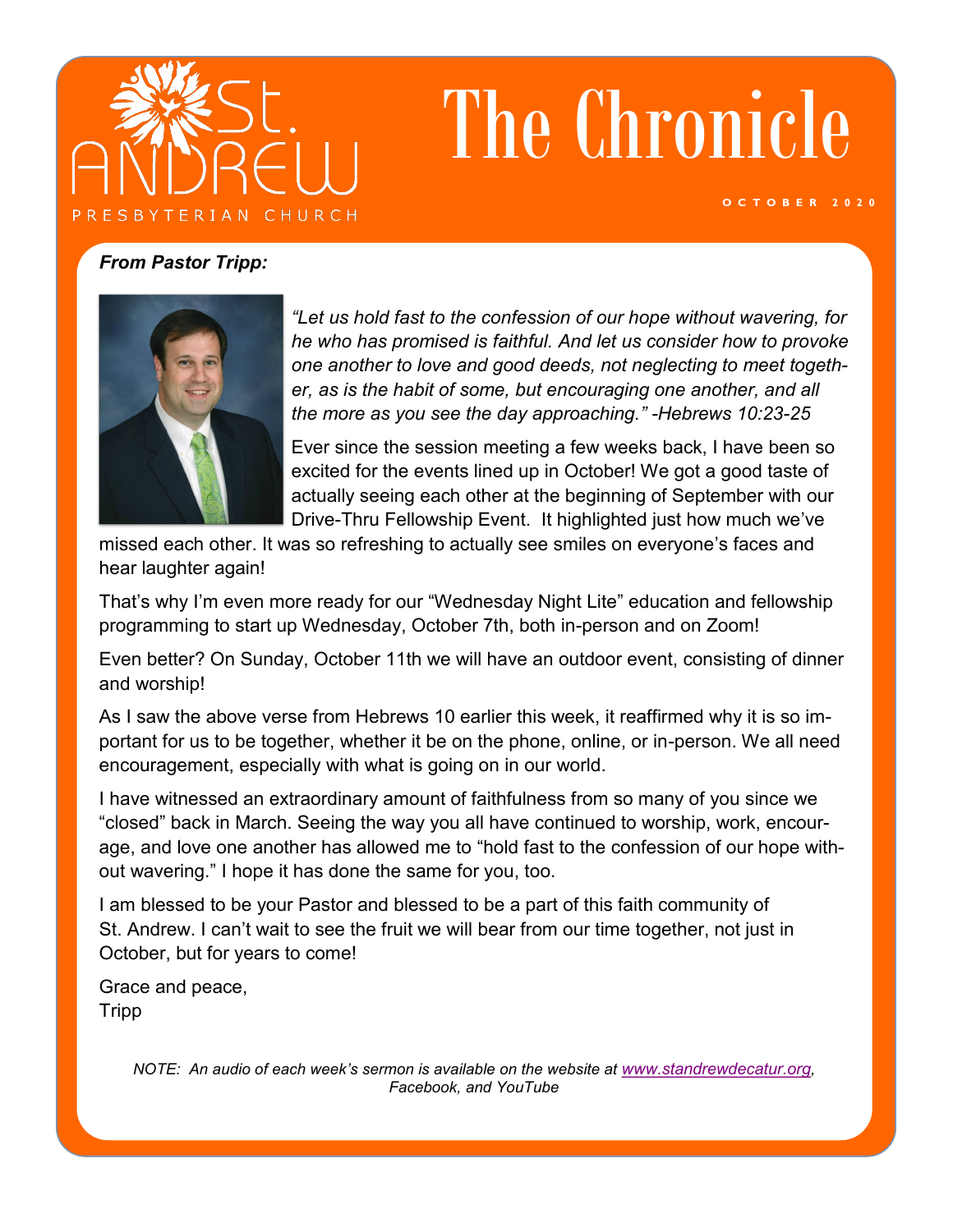| <b>St. Andrew Elders &amp; Ministry Leaders 2020</b> | Chairperson |
|------------------------------------------------------|-------------|
|                                                      |             |
|                                                      |             |
|                                                      |             |
|                                                      |             |
|                                                      |             |
|                                                      |             |
|                                                      |             |
|                                                      |             |
|                                                      |             |
|                                                      |             |



Hank & Linda Livingston Oct. 5

Hank Livingston Oct. 5 Joyce Boyd Oct. 8 Cheryl Ellerbe Oct. 12 Lee Zeiher Oct. 15 Leslie Matthews Oct. 21 Barb Wyle Oct. 27 Dave Ellerbe Oct. 28



Presbyterian Women will meet on Tuesday, October 6, at 10am in the Fellowship Hall. Please come masked, sit far apart, and there will not be any refreshments. We will be sending out Zoom information if you want to attend that way.

Lesson: B.J. Breeding, "The Heart of Lament" Psalm 22:1-19; Matthew 27:45-56

Our October project is socks for the homeless. The new books were given out but we still have copies of our PW book available. Come with ideas on how to make our fall bake sale a success.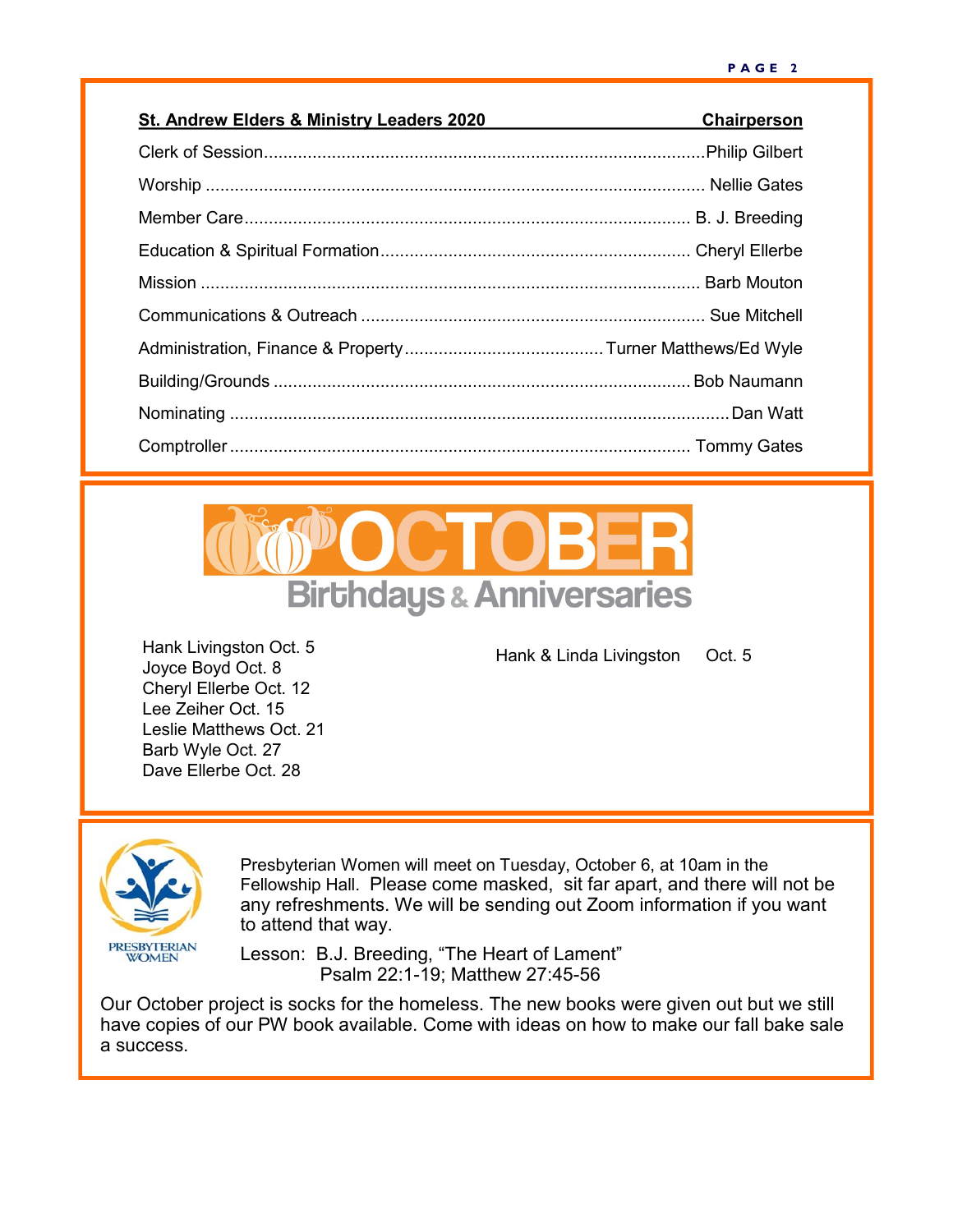

### **If You Were Homeless, What Would You Need or Want in Your Tent?**

The mission committee recently sent out information about who to call for help. Now we want to let you know how you can help.

Most of us have the blessing of having way too much "stuff." As you do your Fall or COVID cleaning, please think about donating things to those in need. We have set up bins and a tent in the youth room for this purpose.

Most of our contributions will go to Hands across Decatur which is an organization that works directly with Decatur's growing homeless population. Many of us have camping equipment and bikes that we will not ever use again. Tents, tarps, bungee cords, and ropes create "homes" with sleeping bags, comforters (no sheets or pillows), flashlights, towels, washcloths, backpacks, grocery bag mats, etc. As "furnishings." None of these items need to be in pristine condition. Being homeless often means sometimes having to abandon items. Bikes, helmets, and bike locks provide transportation to jobs.

Not having an address, heavier camping equipment like stoves and cookware cannot easily be carried. If you include them, they can be given to one of the thrift stores/rummage sales operated by CCC, TVO, or the Salvation Army.

Other needed items are rain gear, leftover prescription medicines (no narcotics), over the counter medicines, feminine hygiene products, reading glasses, band aids, toiletries, etc. On Page 4 is a more complete list compiled by John and Sylvia Newbill. Men's clothing needs include shoes/boots (especially larger sizes), pants (especially smaller waists), underwear and socks. Larger sized women clothing is needed along with underwear and socks.

If you have any questions, please call Barb Mouton at (256) 476-6094.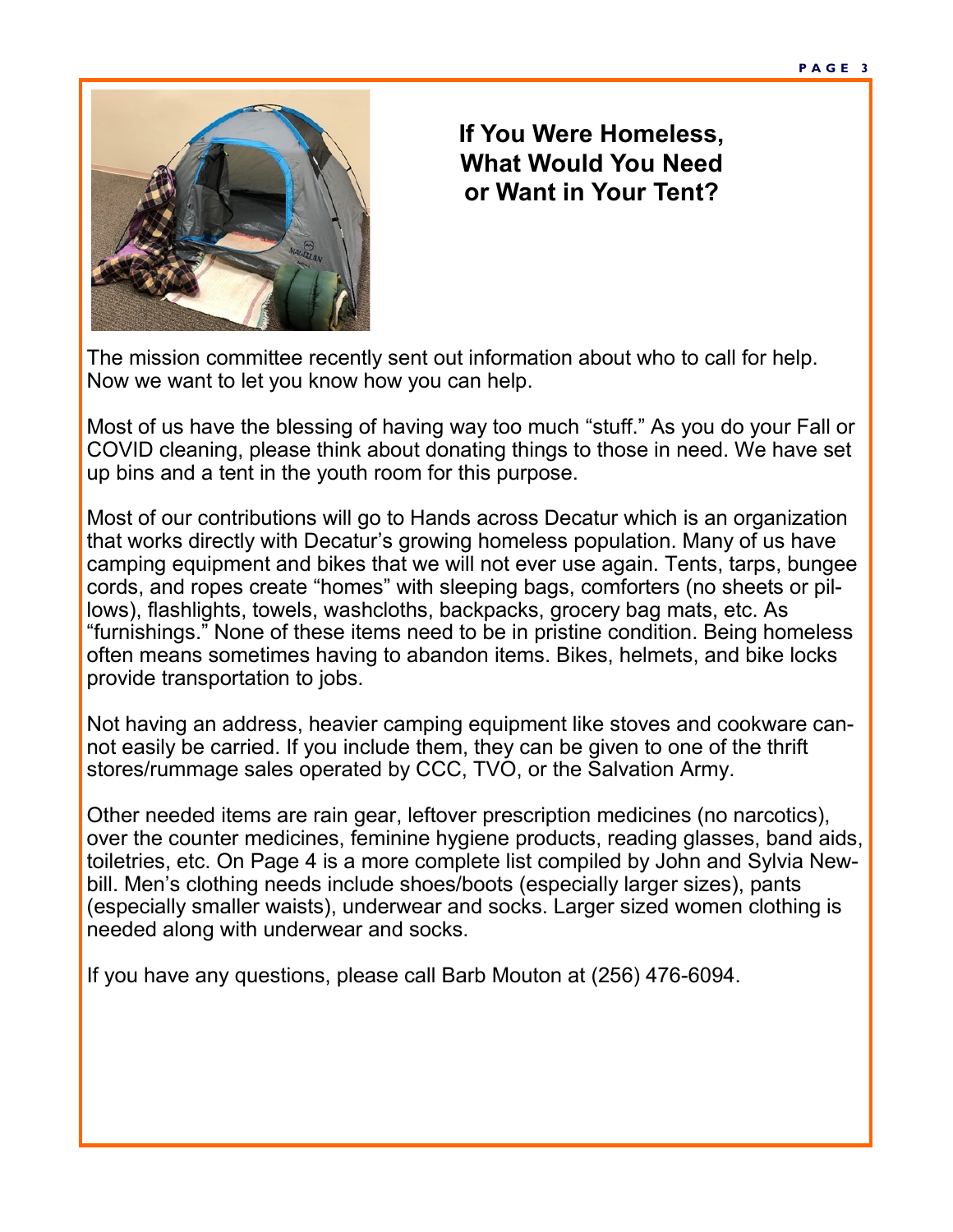#### **Needs for the Homeless**

Men and women's clothing needs include shoes/boots (especially larger sizes), pants (especially men's smaller waists), underwear and socks. Larger sized women clothing is needed along with underwear and socks.

WASH CLOTH/HAND TOWEL BABY WIPES OR WET WIPES HAND SANITIZER ANTISEPTIC OINTMENT / BAND-AIDS SUN SCREEN INSECT REPELLENT TRAVEL SIZE SHAMPOO LOTION TOOTHPASTE & TOOTH BRUSH BAR SOAP DEODORANT COMB/BRUSH PACKET OF TISSUES ASPIRIN FOR WOMEN - SANITARY NAPKINS PACKAGES OF SNACK CRACKERS PACKAGES OF NATURE VALLEY PEANUT BARS BUTTER BISCUITS PACKAGES OF GRANOLA BARS SLEEVES OF SALTINES PLASTIC UTENSILS & NAPKINS JAR OF PEANUT BUTTER CANS OF VIENNA SAUSAGE SNACK SIZE CONTAINERS OF FRUIT, APPLES SAUCE, ETC



Thanksgiving Baskets

Our yearly Thanksgiving Meal project is now in progress! We plan to do 45 meals again this year. Below are the items needed for the meals. A designated area at the Donation Location is set up for the items. Thank you for your continued support.

Corn - 2 regular or 1 large can Green Beans - 2 regular or 1 large can Candied Yams - 2 regular cans or 1 large can Cranberry Sauce - 1 regular can Cornmeal - 2 lb. bag or larger Instant Potatoes (no fresh potatoes please) Boxed Dessert Mix (If bringing cake, bring frosting.)

Turkey donations are appreciated. Make check payable to St. Andrew and place in envelope. The **deadline for donations is Sunday, November 15.**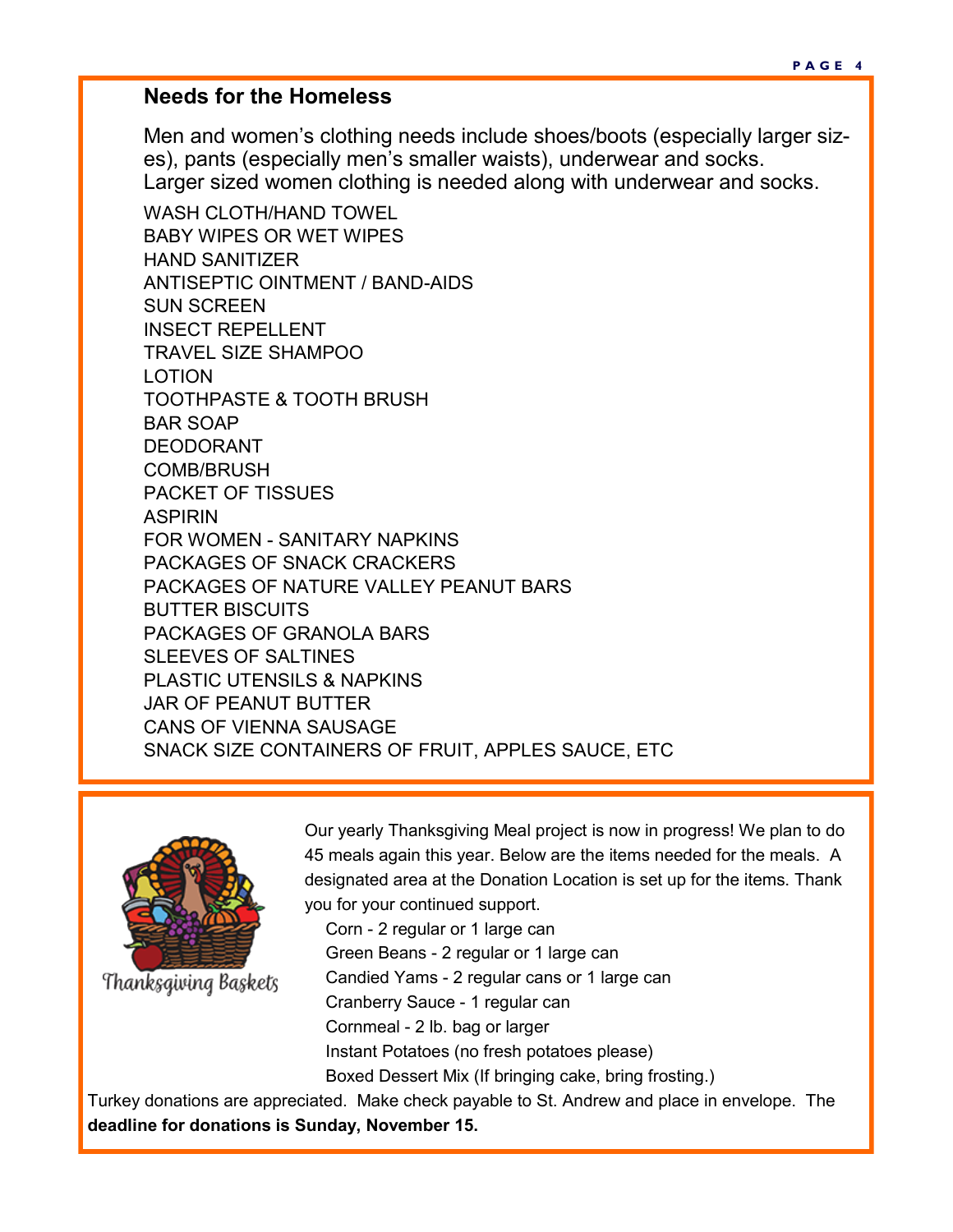

Due to concern for St. Andrew's congregation, we will not meet for in-person worship during October. However, through coordination with Member Care, Christian Education, and Worship teams, activities of Bible study, Wednesday Lite, and an outdoor worship are being planned. This will provide St. Andrew with some in-person fellowship and worship times following

**P A G E 5**

safety guidelines. Teams have really had to be creative this year to keep us focused and provide support for our members. The first activity is an outdoor worship service on the Fellowship Hall patio Sunday, October 11 (detail below). Please make sure you read the guidelines for this activity because they are set up to protect each and every one of us while we are enjoying fellowship and worship. It is hopeful that you can make this worship/ fellowship time. The COVID-19 / safety team will meet again in October to review the possibility of resuming in-person worship in November, with Session approval.

Nellie Gates, Worship Chair



#### **Outdoor Dinner/Worship Service Guidelines Outdoor Patio at St. Andrew October 11, 2020**

- 1. Entrance will be through the fountain door of the building, proceeding through the fellowship hall to the patio maintaining 6-feet distance.
- 2. Seating will be in designated spots with your own chair, maintaining social distancing.
- 3. **Temperatures will be taken before entering the building.**
- 4. **A Mask must be worn entering building and prior to dinner and during worship. Bring your own mask.**
- 5. **The Kitchen will be closed.**
- 6. Offering plates will be available in the narthex after the service.
- 7. Hand sanitizer will be available in the fellowship hall.
- 8. The church door near the fountain will be unlocked at 4:30 PM. Supper is at 5 PM and worship is at 5:30 PM.
- 9. No nursery will be provided.
- 10. Exit through the fellowship hall and out the fountain door practicing social distancing.
- 11. Each family is to bring their own food, drink, eating utensils, and napkins. Nothing will be available from the kitchen.

#### **There will not be a dinner or worship service if there is rain.**

The Worship Team